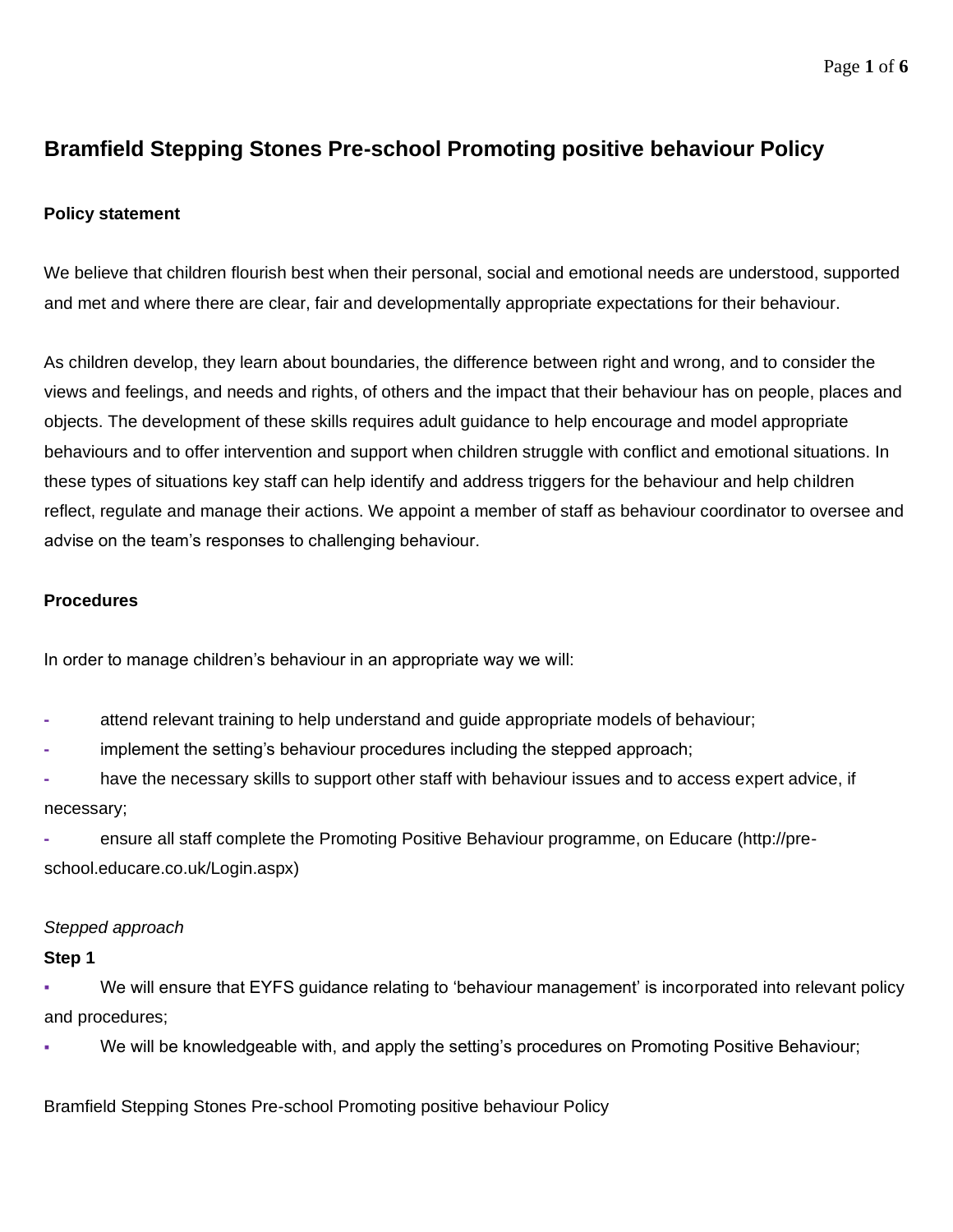▪ We will undertake an annual audit of the provision to ensure the environment and practices supports healthy social and emotional development. Findings from the audit are considered by management and relevant adjustments applied.

ensure that all staff are supported to address issues relating to behaviour including applying initial and focused intervention approaches (see below).

#### **Step 2**

We/ address unwanted behaviours using the agreed and consistently applied initial intervention approach. If the unwanted behaviour does not reoccur or cause concern, then normal monitoring will resume.

Behaviours that result in concern for the child and/or others will be discussed between the key person, the behaviour coordinator and Special Educational Needs Coordinator (SENCO) or/and manager. During the meeting, the key person will use their knowledge and assessments of the child to share any known influencing factors (new baby, additional needs, illness etc.) in order to place the behaviour into context. Appropriate adjustments to practice will be agreed and if successful normal monitoring resumed.

**▪** If the behaviour continues to reoccur and remains a concern, then the key person and SENCO should liaise with parents to discuss possible reasons for the behaviour and to agree next steps. If relevant and appropriate, the views of the child relating to their behaviour should be sought and considered to help identify a cause. If a cause for the behaviour is not known or only occurs whilst in the setting, then the behaviour coordinator will suggest using a focused intervention approach to identify a trigger for the behaviour.

**▪** If a trigger is identified, then the SENCO and key person will meet with the parents to plan support for the child through developing an action plan. If relevant, recommended actions for dealing with the behaviour at home should be agreed with the parent/s and incorporated into the plan. Other members of the staff team should be informed of the agreed actions in the action plan and help implement the actions. The plan should be monitored and reviewed regularly by the key person and SENCO until improvement is noticed.

All incidents and intervention relating to unwanted and challenging behaviour by children should be clearly and appropriately logged.

# **Step 3**

**▪** If, despite applying the initial intervention and focused intervention approaches, the behaviour continues to occur and/or is of significant concern, then the behaviour coordinator and SENCO will invite the parents to a meeting to discuss external referral and next steps for supporting the child in the setting.

**■ It may be agreed that the Common Assessment Framework (CAF) or Early Help process should begin and** that specialist help be sought for the child – this support may address either developmental or welfare needs. If the child's behaviour is part of a range of welfare concerns that also include a concern that the child may be

Bramfield Stepping Stones Pre-school Promoting positive behaviour Policy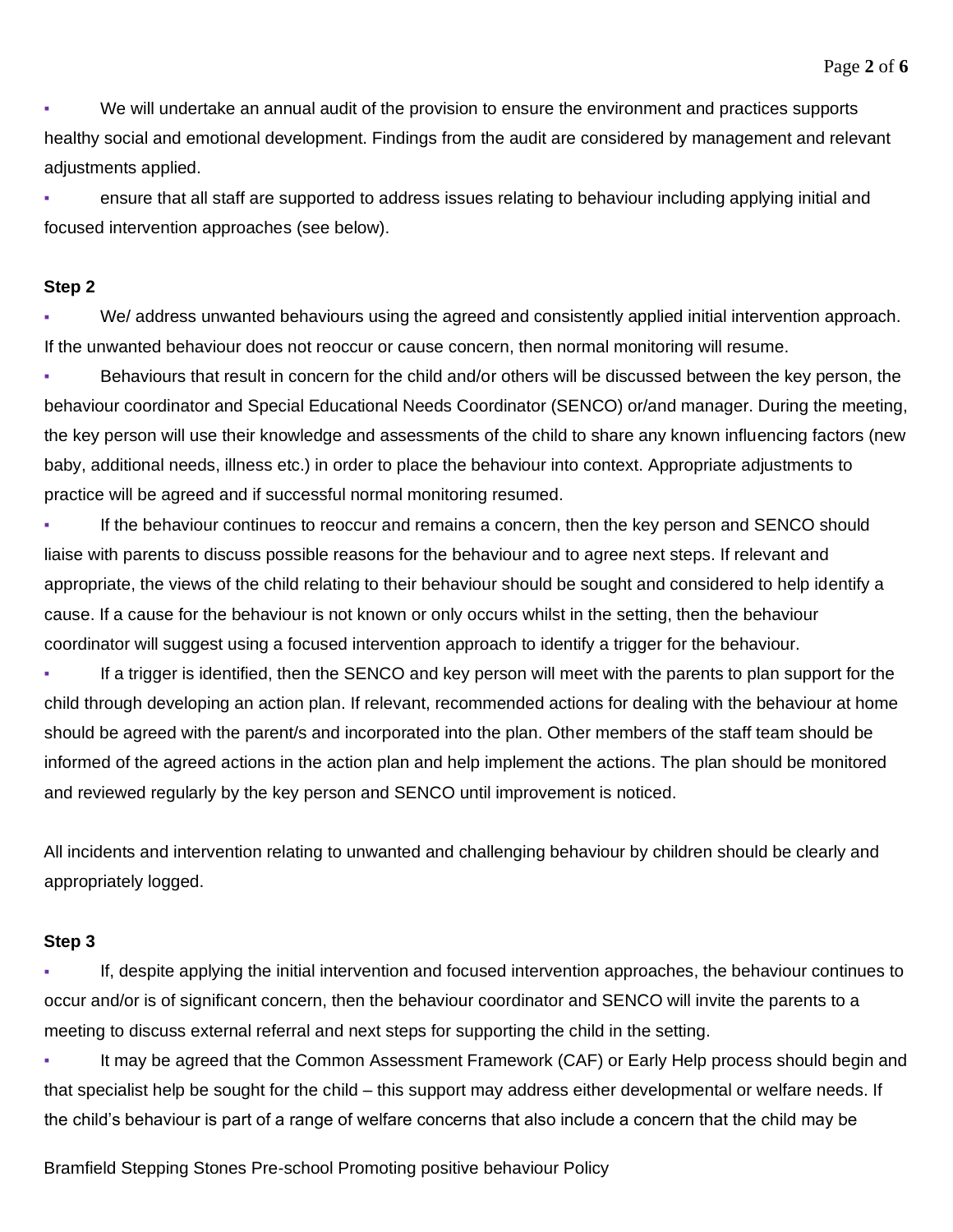suffering or likely to suffer significant harm, follow the Safeguarding and Children and Child Protection Policy (1.2). It may also be agreed that the child should be referred for an Education, Health and Care assessment. (See Supporting Children with SEN policy 9.2)

**▪** Advice provided by external agencies should be incorporated into the child's action plan and regular multidisciplinary meetings held to review the child's progress.

# *Initial intervention approach*

We use an initial problem solving intervention for all situations in which a child or children are distressed on in conflict. All staff use this intervention consistently.

This type of approach involves an adult approaching the situation calmly, stopping any hurtful actions, acknowledging the feelings of those involved, gathering information, restating the issue to help children reflect, regain control of the situation and resolve the situation themselves.

High Scope's Conflict Resolution process provides this type of approach but equally any other similar method would be suitable. Periodically the effectiveness of the approach will be checked.

# *Focused intervention approach*

The reasons for some types of behaviour are not always apparent, despite the knowledge and input from key staff and parents.

Where [we/I] have considered all possible reasons, then a focused intervention approach should then be applied.

This approach allows [me/the key person and behaviour coordinator] to observe, reflect, and identify causes and functions of unwanted behaviour in the wider context of other known influences on the child.

We] follow the ABC method which uses key observations to identify a) an event or activity (antecedent) that occurred immediately before a particular behaviour, b) what behaviour was observed and recorded at the time of the incident, and c) what the consequences were following the behaviour. Once analysed, the focused intervention should help determine the cause (e.g. ownership of a toy or fear of a situation) and function of the behaviour (to obtain the toy or avoid a situation) and suitable support will be applied.

# *Use of rewards and sanctions*

**▪** All children need consistent messages, clear boundaries and guidance to intrinsically manage their behaviour through self-reflection and control.

**▪** Rewards such as excessive praise and stickers may provide an immediate change in the behaviour but will not teach children how to act when a 'prize' is not being given or provide the child with the skills to manage situations and their emotions. Instead, a child is taught how to be 'compliant' and respond to meet adult's own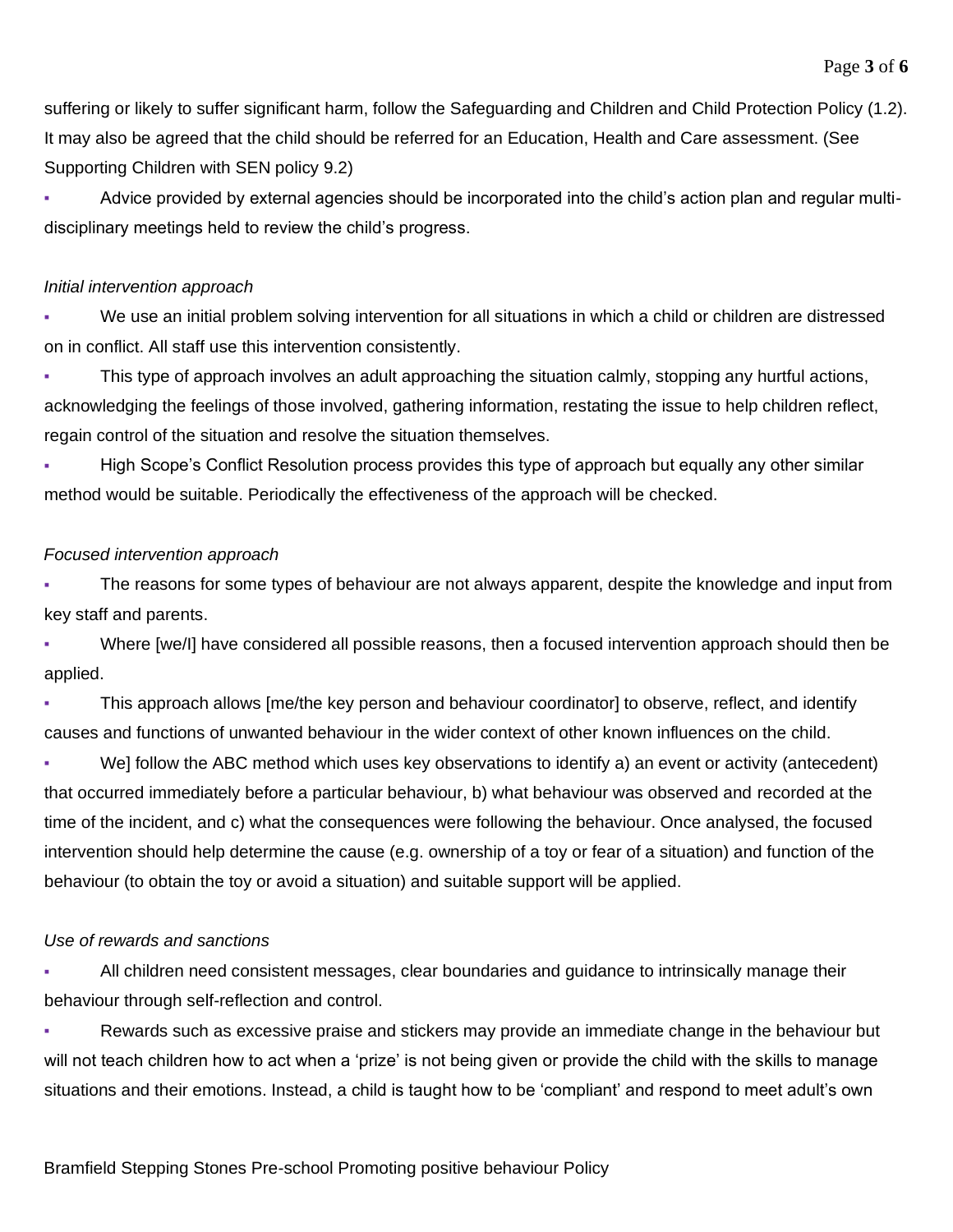expectations in order to obtain a reward (or for fear of a sanction). If used then the type of rewards and their functions must be carefully considered before applying.

**▪** Children should never be labelled, criticised, humiliated, punished, shouted at or isolated by removing them from the group and left alone in 'time out' or on a 'naughty chair'. However, if necessary children can be accompanied and removed from the group in order to calm down and if appropriate helped to reflect on what has happened.

#### *Use of physical intervention*

The term physical intervention is used to describe any forceful physical contact by an adult to a child such as grabbing, pulling, dragging, or any form of restraint of a child such as holding down. Where a child is upset or angry, staff will speak to them calmly, encouraging them to vent their frustration in other ways by diverting the child's attention.

**▪** Staff should not use physical intervention – or the threat of physical intervention, to manage a child's behaviour unless it is necessary to use 'reasonable force in order to prevent children from injuring themselves or others or damage property'(EYFS).

**▪** If 'reasonable force' has been used for any of the reasons shown above, parents are to be informed on the same day that it occurs. The intervention will be recorded as soon as possible within the child's file, which states clearly when and how parents were informed.

**▪** Corporal (physical) punishment of any kind should never be used or threatened.

#### *Challenging Behaviour/Aggression by children towards other children*

Any aggressive behaviour by children towards other children will result in a staff member intervening immediately to challenge and prevent escalation.

If the behaviour has been significant or may potentially have a detrimental effect on the child, the parents of the child who has been the victim of behaviour and the parents of the child who has been the perpetrator should be informed.

The designated person will contact children's social services if appropriate, i.e., if a child has been seriously injured, or if there is reason to believe that a child's challenging behaviour is an indication that they themselves are being abused.

The designated person will make a written record of the incident, which is kept in the child's file; in line with the *Safeguarding children, young people and vulnerable adults'* policy.

The designated person should complete a risk assessment related to the child's challenging behaviour to avoid any further instances.

The designated person should meet with the parents of the child who has been affected by the behaviour to advise them of the incident and the setting's response to the incident.

#### Bramfield Stepping Stones Pre-school Promoting positive behaviour Policy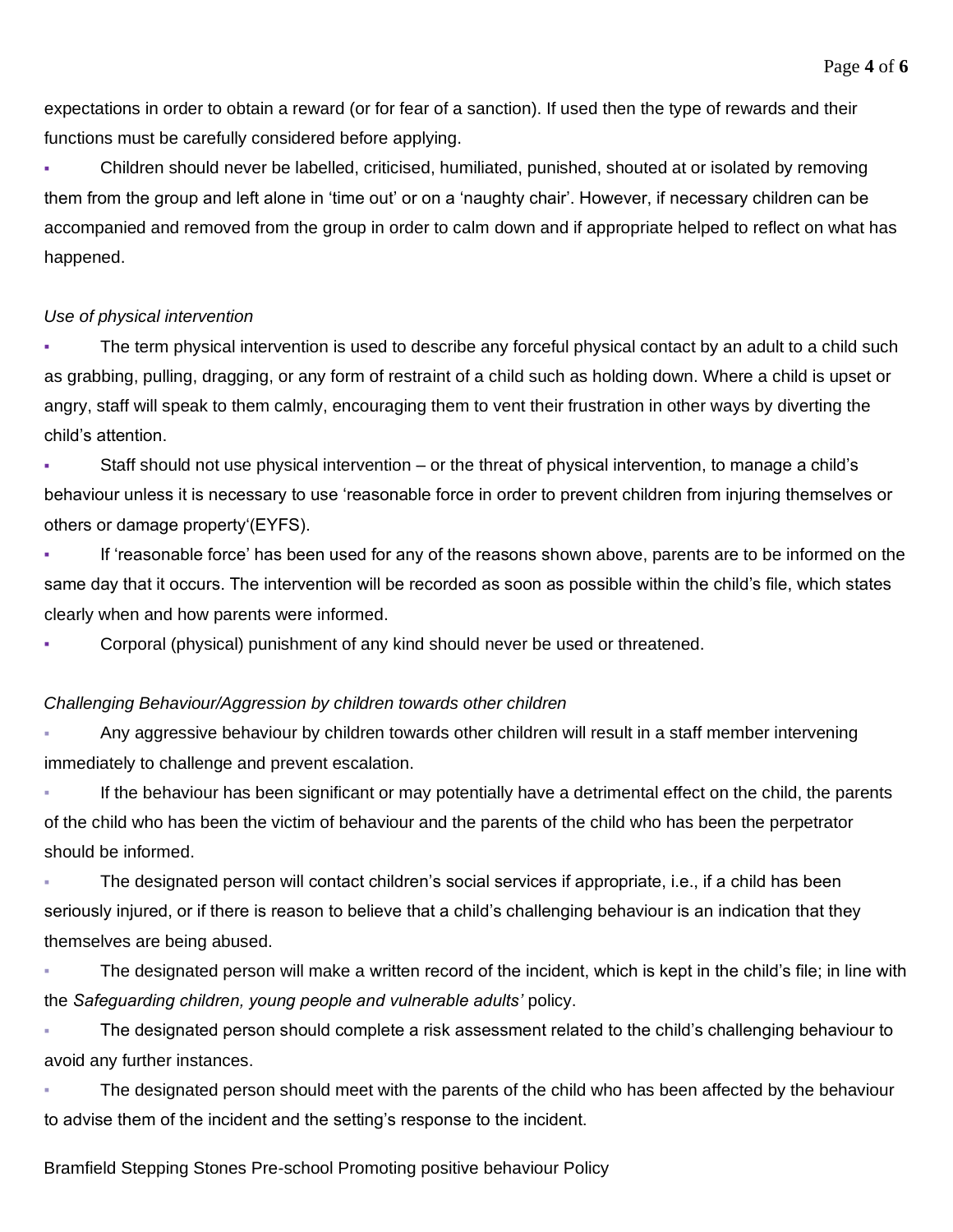Ofsted should be notified if appropriate, i.e., if a child has been seriously injured.

Relevant health and safety procedures and procedures for dealing with concerns and complaints should be followed.

Parents should also be asked to sign risk assessments where the risk assessment relates to managing the behaviour of a specific child.

Bullying is a behaviour that both parents and practitioners worry about. Bullying is a deliberate, aggressive and repeated action, which is carried out with intent to cause harm or distress to others. It requires the child to have 'theory of mind' and a higher level of reasoning and thinking, all of which are complex skills that most three-yearolds have not yet developed (usually after the age of four along with empathy). Therefore, an outburst by a threeyear-old is more likely to be a reflection of the child's emotional well-being, their stage of development or a behaviour that they have copied from someone else.

Young children are keen observers and more likely to copy behaviours, which mimic the actions of others, especially the actions of people they have established a relationship with. These are learnt behaviours rather than premeditated behaviours because children these young do not have sufficiently sophisticated cognition to carry out the type of bullying an older child can do. Unless addressed early, this type of pre-bullying behaviour in young children can lead on to bullying behaviour later in childhood. The fear is that by labelling a child as a bully so early in life we risk influencing negative perceptions and expectations of the child which will impact on their self-image, self-esteem and may adversely affect their long-term behaviour. This label can stick with the child for the rest of their life.

#### *Challenging unwanted behaviour from adults in the setting*

Settings will not tolerate behaviour from an adult which demonstrates a dislike, prejudice and/or discriminatory attitude or action towards any individual or group. This includes negativity towards groups and individuals living outside the UK (xenophobia). This also applies to the same behaviour if directed towards specific groups of people and individuals who are British Citizens residing in the UK.

Allegations of discriminatory remarks or behaviour including xenophobia made in the setting by any adult will be taken seriously. The perpetrator will be asked to stop the behaviour and failure to do so may result in the adult being asked to leave the premises and in the case of a staff member, disciplinary measures being taken.

Where a parent makes discriminatory or prejudiced remarks to staff at any time, or other people while on the premises, this is recorded on the child's file and is reported to the setting manager. The procedure is explained, and the parent asked to comply while on the premises. An 'escalatory' approach will be taken with those who continue to exhibit this behaviour. The second stage comprises a letter to the parent requesting them